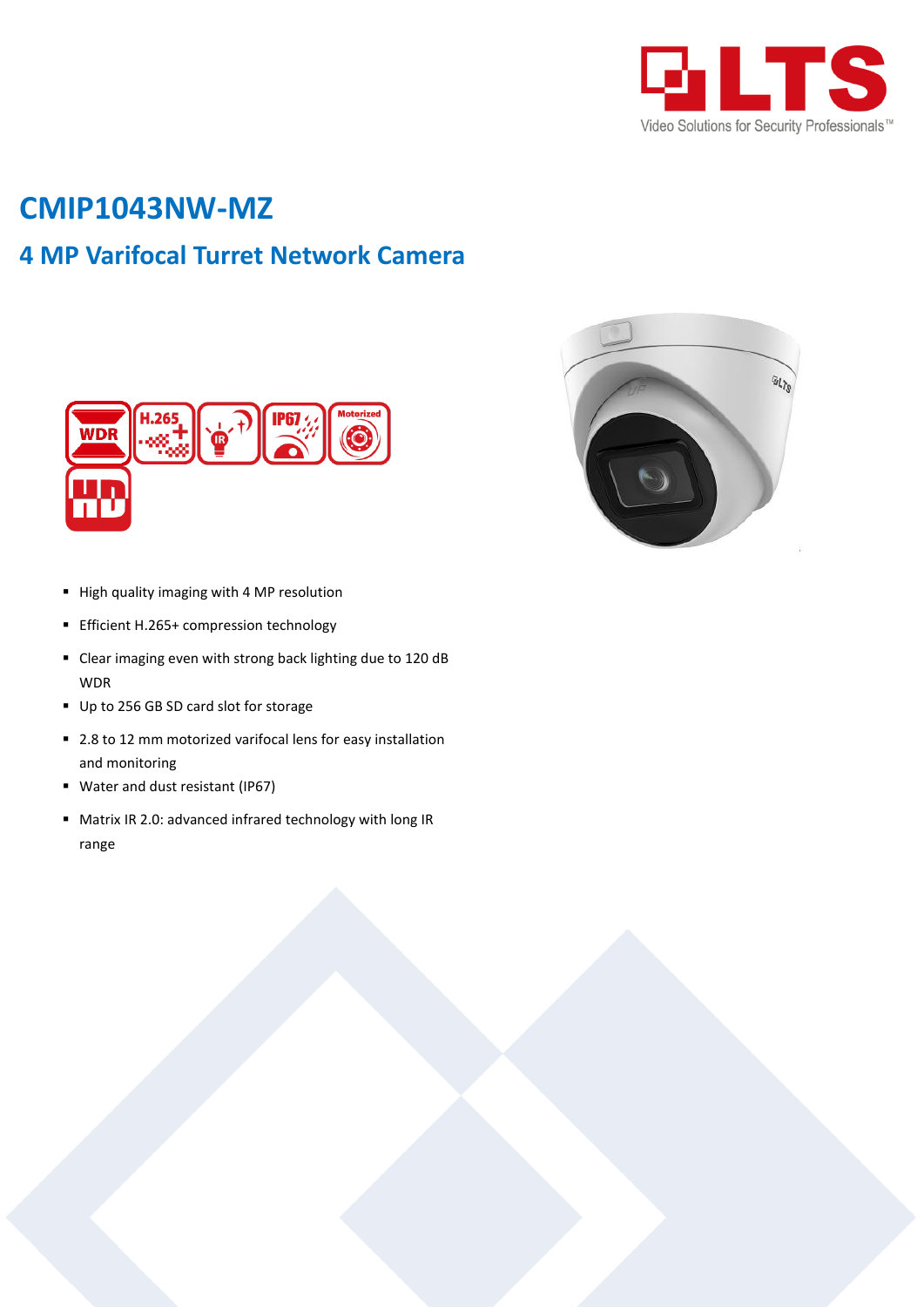

### **Specification**

| Camera                   |                                                                                                                                             |  |
|--------------------------|---------------------------------------------------------------------------------------------------------------------------------------------|--|
| <b>Image Sensor</b>      | 1/3" Progressive Scan CMOS                                                                                                                  |  |
| Max. Resolution          | $2560 \times 1440$                                                                                                                          |  |
| Min. Illumination        | Color: 0.005 Lux @(F1.6, AGC ON), B/W: 0 Lux with IR                                                                                        |  |
| <b>Shutter Speed</b>     | 1/3 s to 1/100,000 s                                                                                                                        |  |
| Wide Dynamic Range       | 120 dB                                                                                                                                      |  |
| Day & Night              | IR Cut Filter                                                                                                                               |  |
| Angle Adjustment         | Pan: 0° to 355°, tilt: 0° to 70°, rotation: 0° to 355°                                                                                      |  |
| Lens                     |                                                                                                                                             |  |
| Lens Type                | Varifocal Lens, motoried lens, 2.8 to 12 mm                                                                                                 |  |
| Focal Length & FOV       | 2.8 to 12 mm: horizontal FOV 102° to 31°, vertical FOV 54° to 17°, diagonal FOV 123° to<br>$35^\circ$                                       |  |
| Lens Mount               | $\emptyset$ 14                                                                                                                              |  |
| Iris Type                | Fixed                                                                                                                                       |  |
| Aperture                 | F1.6                                                                                                                                        |  |
| Illuminator              |                                                                                                                                             |  |
| IR Wavelength            | 850 nm                                                                                                                                      |  |
| IR Range                 | Up to 98ft(30 m)                                                                                                                            |  |
| <b>Video</b>             |                                                                                                                                             |  |
|                          | 50 Hz: 20 fps (2560 × 1440)                                                                                                                 |  |
| Main Stream              | 25 fps (2304 × 1296, 1920 × 1080, 1280 × 720)                                                                                               |  |
|                          | 60 Hz: 20 fps (2560 × 1440)                                                                                                                 |  |
|                          | 30 fps (2304 × 1296, 1920 × 1080, 1280 × 720)                                                                                               |  |
| Sub-Stream               | 50 Hz: 25 fps (1280 × 720, 640 × 480, 640 × 360)                                                                                            |  |
|                          | 60 Hz: 30 fps (1280 × 720, 640 × 480, 640 × 360)                                                                                            |  |
| Video Compression        | Main stream: H.265+/H.265/H.264+/H.264                                                                                                      |  |
|                          | Sub-stream: H.265/H.264/MJPEG                                                                                                               |  |
| Video Bit Rate           | 32 Kbps to 8 Mbps                                                                                                                           |  |
| H.264 Type               | Baseline Profile/Main Profile/High Profile                                                                                                  |  |
| H.265 Type               | Main Profile                                                                                                                                |  |
| Region of Interest (ROI) | 1 fixed region for main stream                                                                                                              |  |
| <b>Network</b>           |                                                                                                                                             |  |
| Protocols                | TCP/IP, ICMP, HTTP, HTTPS, FTP, DHCP, DNS, DDNS, RTP, RTSP, RTCP, NTP, UPnP™,<br>SMTP, IGMP, 802.1X, QoS, IPv6, Bonjour, IPv4, UDP, SSL/TLS |  |
| Simultaneous Live View   | Up to 6 channels                                                                                                                            |  |
| API                      | Open Network Video Interface, ISAPI                                                                                                         |  |
| User/Host                | Up to 32 users. 3 levels: administrator, operator and user                                                                                  |  |
| Web Browser              | Plug-in required live view: IE 10+                                                                                                          |  |
|                          | Plug-in free live view: Chrome 57.0+, Firefox 52.0+                                                                                         |  |
|                          | Local service: Chrome 57.0+, Firefox 52.0+                                                                                                  |  |
| Image                    |                                                                                                                                             |  |
| <b>Image Settings</b>    | Saturation, brightness, contrast, sharpness, AGC, white balance adjustable by client                                                        |  |
|                          | software or web browser                                                                                                                     |  |
| Day/Night Switch         | Auto, Schedule, Day, Night                                                                                                                  |  |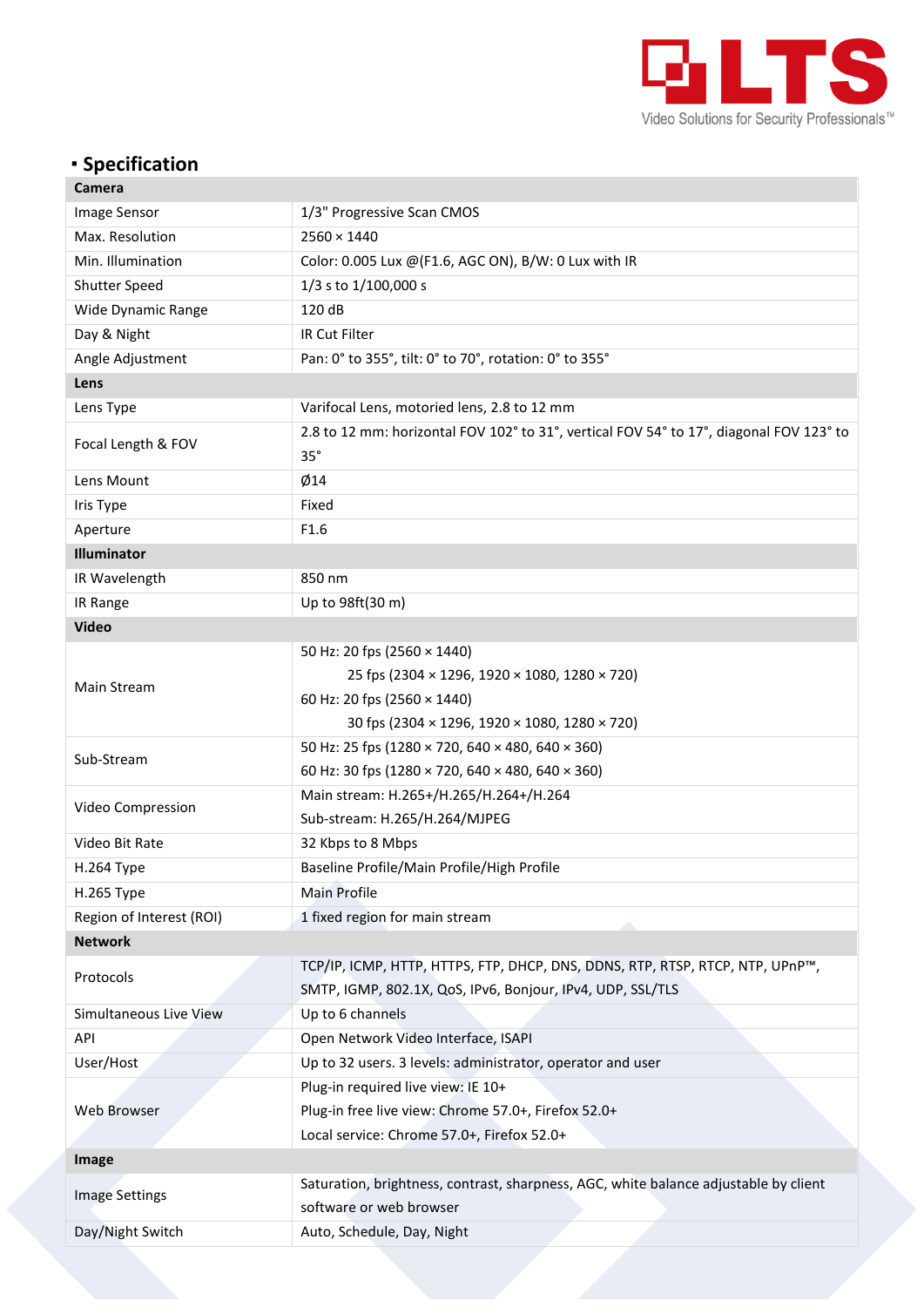

| Image Enhancement                   | BLC, 3D DNR                                                                           |  |
|-------------------------------------|---------------------------------------------------------------------------------------|--|
| Interface                           |                                                                                       |  |
| <b>Ethernet Interface</b>           | 1 RJ45 10 M/100 M self-adaptive Ethernet port                                         |  |
| On-Board Storage                    | Built-in memory card slot, support microSD card, up to 256 GB                         |  |
| Reset Key                           | Yes                                                                                   |  |
| Event                               |                                                                                       |  |
| <b>Basic Event</b>                  | Motion detection, video tampering alarm, exception                                    |  |
| Linkage                             | Upload to FTP, notify surveillance center, send email, upload to memory card, trigger |  |
|                                     | recording, trigger capture                                                            |  |
| General                             |                                                                                       |  |
| Power                               | 12 VDC ± 25%, 0.75 A, max. 9 W, Ø5.5 mm coaxial power plug                            |  |
|                                     | PoE: 802.3af, Class 3, 36 V to 57 V, 0.27 A to 0.17 A, max. 10 W                      |  |
| Camera Material                     | Metal                                                                                 |  |
| <b>Camera Dimension</b>             | $\emptyset$ 129.4 mm × 116.4 mm ( $\emptyset$ 5.1" × 4.6")                            |  |
| Package Dimension                   | 170 mm × 170 mm × 150 mm (6.7" × 6.7" × 5.9")                                         |  |
| Camera Weight                       | Approx. 560 g (1.2 lb.)                                                               |  |
| With Package Weight                 | Approx. 850 g (1.9 lb.)                                                               |  |
| <b>Storage Conditions</b>           | -30 °C to 60 °C (22 °F to +140 °F). Humidity 95% or less (non-condensing)             |  |
| <b>Startup and Operating</b>        | -30 °C to 60 °C (22 °F to +140 °F). Humidity 95% or less (non-condensing)             |  |
| Conditions                          |                                                                                       |  |
| Language                            | English                                                                               |  |
| <b>General Function</b>             | Anti-flicker, heartbeat, mirror, password protection, privacy mask, watermark, IP     |  |
|                                     | address filter                                                                        |  |
| <b>Approval</b>                     |                                                                                       |  |
| EMC                                 | FCC SDoC (47 CFR Part 15, Subpart B);                                                 |  |
|                                     | CE-EMC (EN 55032: 2015, EN 61000-3-2: 2014, EN 61000-3-3: 2013, EN 50130-4: 2011      |  |
|                                     | $+A1:2014);$                                                                          |  |
|                                     | RCM (AS/NZS CISPR 32: 2015);                                                          |  |
|                                     | IC VoC (ICES-003: Issue 6, 2016);                                                     |  |
|                                     | KC (KN 32: 2015, KN 35: 2015)                                                         |  |
| Safety                              | UL (UL 60950-1); CB (IEC 60950-1:2005 + Am 1:2009 + Am 2:2013, IEC 62368-1:2014);     |  |
|                                     | CE-LVD (EN 60950-1:2005 + Am 1:2009 + Am 2:2013, IEC 62368-1:2014);                   |  |
|                                     | BIS (IS 13252(Part 1):2010+A1:2013+A2:2015)                                           |  |
| Environment                         | CE-RoHS (2011/65/EU);                                                                 |  |
|                                     | WEEE (2012/19/EU);                                                                    |  |
|                                     | Reach (Regulation (EC) No 1907/2006)                                                  |  |
| <b>Electrical Safety Protection</b> | IP67 (IEC 60529-2013)                                                                 |  |